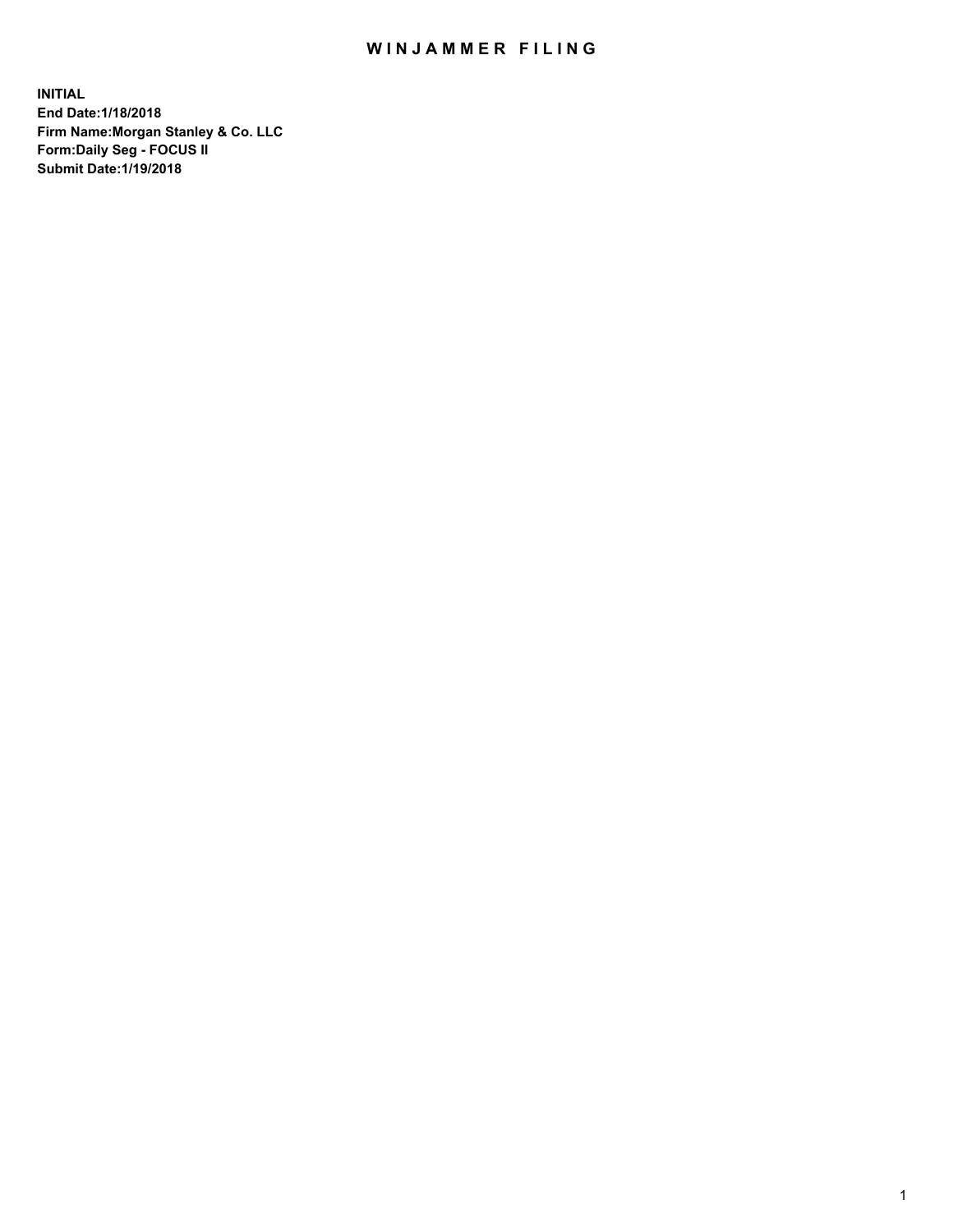### **INITIAL End Date:1/18/2018 Firm Name:Morgan Stanley & Co. LLC Form:Daily Seg - FOCUS II Submit Date:1/19/2018 Daily Segregation - Cover Page**

| Name of Company<br><b>Contact Name</b><br><b>Contact Phone Number</b><br><b>Contact Email Address</b>                                                                                                                                                                                                                         | Morgan Stanley & Co. LLC<br>Ikram Shah<br>212-276-0963<br>lkram.shah@morganstanley.com |
|-------------------------------------------------------------------------------------------------------------------------------------------------------------------------------------------------------------------------------------------------------------------------------------------------------------------------------|----------------------------------------------------------------------------------------|
| FCM's Customer Segregated Funds Residual Interest Target (choose one):<br>a. Minimum dollar amount: ; or<br>b. Minimum percentage of customer segregated funds required:%; or<br>c. Dollar amount range between: and; or<br>d. Percentage range of customer segregated funds required between:% and%.                         | 285,000,000<br>0 <sub>0</sub><br>00                                                    |
| FCM's Customer Secured Amount Funds Residual Interest Target (choose one):<br>a. Minimum dollar amount: ; or<br>b. Minimum percentage of customer secured funds required:%; or<br>c. Dollar amount range between: and; or<br>d. Percentage range of customer secured funds required between:% and%.                           | 140,000,000<br>0 <sub>0</sub><br>0 <sub>0</sub>                                        |
| FCM's Cleared Swaps Customer Collateral Residual Interest Target (choose one):<br>a. Minimum dollar amount: ; or<br>b. Minimum percentage of cleared swaps customer collateral required:%; or<br>c. Dollar amount range between: and; or<br>d. Percentage range of cleared swaps customer collateral required between:% and%. | 92,000,000<br>0 <sub>0</sub><br><u>00</u>                                              |

Attach supporting documents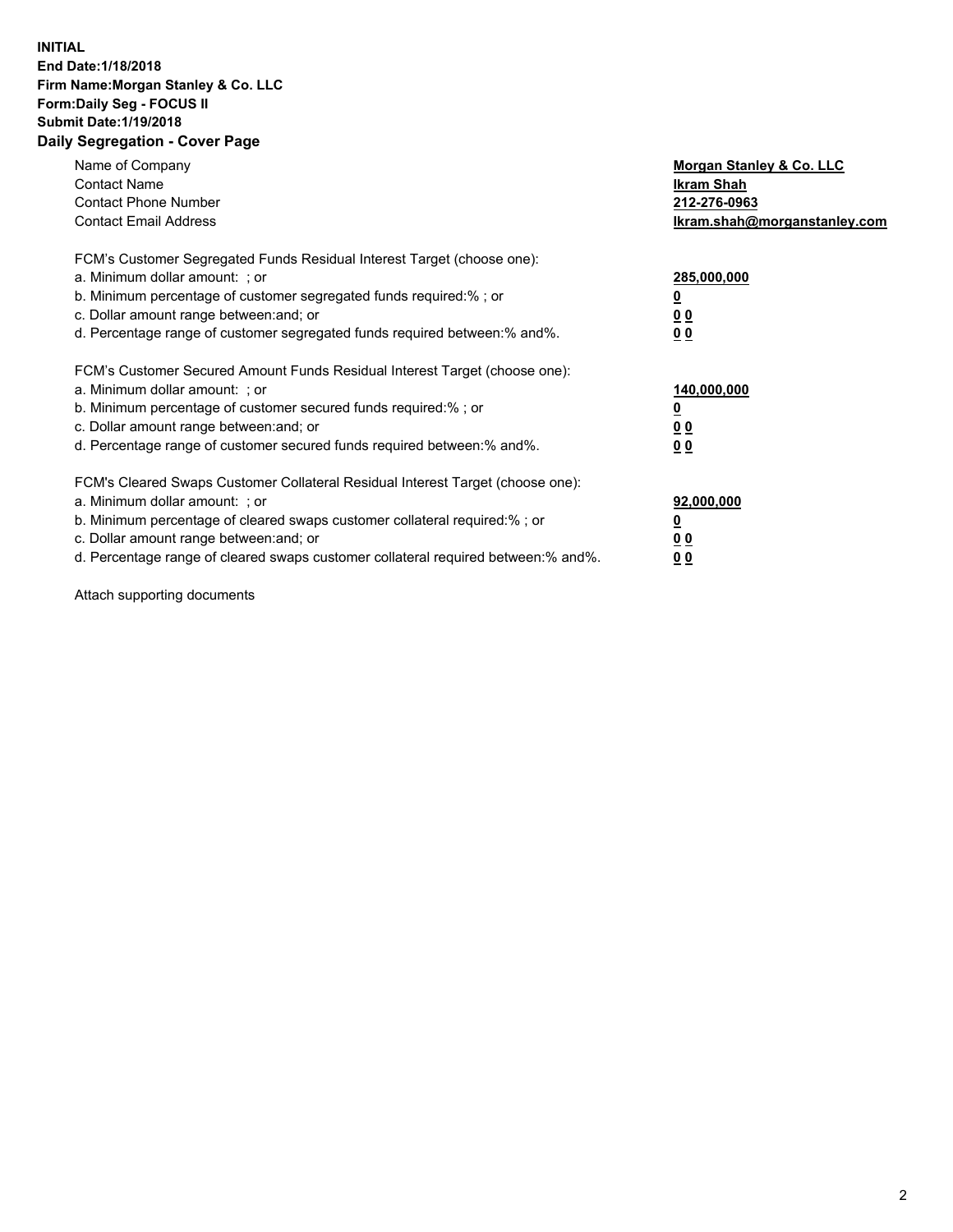# **INITIAL End Date:1/18/2018 Firm Name:Morgan Stanley & Co. LLC Form:Daily Seg - FOCUS II Submit Date:1/19/2018**

### **Daily Segregation - Secured Amounts**

Foreign Futures and Foreign Options Secured Amounts Amount required to be set aside pursuant to law, rule or regulation of a foreign government or a rule of a self-regulatory organization authorized thereunder 1. Net ledger balance - Foreign Futures and Foreign Option Trading - All Customers A. Cash **2,879,177,081** [7315] B. Securities (at market) **1,703,973,475** [7317] 2. Net unrealized profit (loss) in open futures contracts traded on a foreign board of trade **831,746,588** [7325] 3. Exchange traded options a. Market value of open option contracts purchased on a foreign board of trade **12,187,525** [7335] b. Market value of open contracts granted (sold) on a foreign board of trade **-16,651,832** [7337] 4. Net equity (deficit) (add lines 1. 2. and 3.) **5,410,432,837** [7345] 5. Account liquidating to a deficit and account with a debit balances - gross amount **24,923,512** [7351] Less: amount offset by customer owned securities **-24,517,619** [7352] **405,893** [7354] 6. Amount required to be set aside as the secured amount - Net Liquidating Equity Method (add lines 4 and 5) 7. Greater of amount required to be set aside pursuant to foreign jurisdiction (above) or line 6. FUNDS DEPOSITED IN SEPARATE REGULATION 30.7 ACCOUNTS 1. Cash in banks A. Banks located in the United States **269,542,990** [7500] B. Other banks qualified under Regulation 30.7 **840,209,641** [7520] **1,109,752,631** 2. Securities A. In safekeeping with banks located in the United States **385,569,013** [7540] B. In safekeeping with other banks qualified under Regulation 30.7 **0** [7560] **385,569,013** [7570] 3. Equities with registered futures commission merchants A. Cash **8,599,508** [7580] B. Securities **0** [7590] C. Unrealized gain (loss) on open futures contracts **-8,243** [7600] D. Value of long option contracts **0** [7610] E. Value of short option contracts **0** [7615] **8,591,265** [7620] 4. Amounts held by clearing organizations of foreign boards of trade A. Cash **0** [7640] B. Securities **0** [7650] C. Amount due to (from) clearing organization - daily variation **0** [7660] D. Value of long option contracts **0** [7670] E. Value of short option contracts **0** [7675] **0** [7680] 5. Amounts held by members of foreign boards of trade A. Cash **1,961,594,329** [7700] B. Securities **1,318,404,461** [7710] C. Unrealized gain (loss) on open futures contracts **831,754,830** [7720] D. Value of long option contracts **12,187,525** [7730] E. Value of short option contracts **-16,651,832** [7735] **4,107,289,313** 6. Amounts with other depositories designated by a foreign board of trade **0** [7760] 7. Segregated funds on hand **0** [7765] 8. Total funds in separate section 30.7 accounts **5,611,202,222** [7770] 9. Excess (deficiency) Set Aside for Secured Amount (subtract line 7 Secured Statement Page 1 from Line 8)

- 10. Management Target Amount for Excess funds in separate section 30.7 accounts **140,000,000** [7780]
- 11. Excess (deficiency) funds in separate 30.7 accounts over (under) Management Target **60,363,492** [7785]

**0** [7305]

**5,410,838,730** [7355]

### **5,410,838,730** [7360]

[7530]

[7740] **200,363,492** [7380]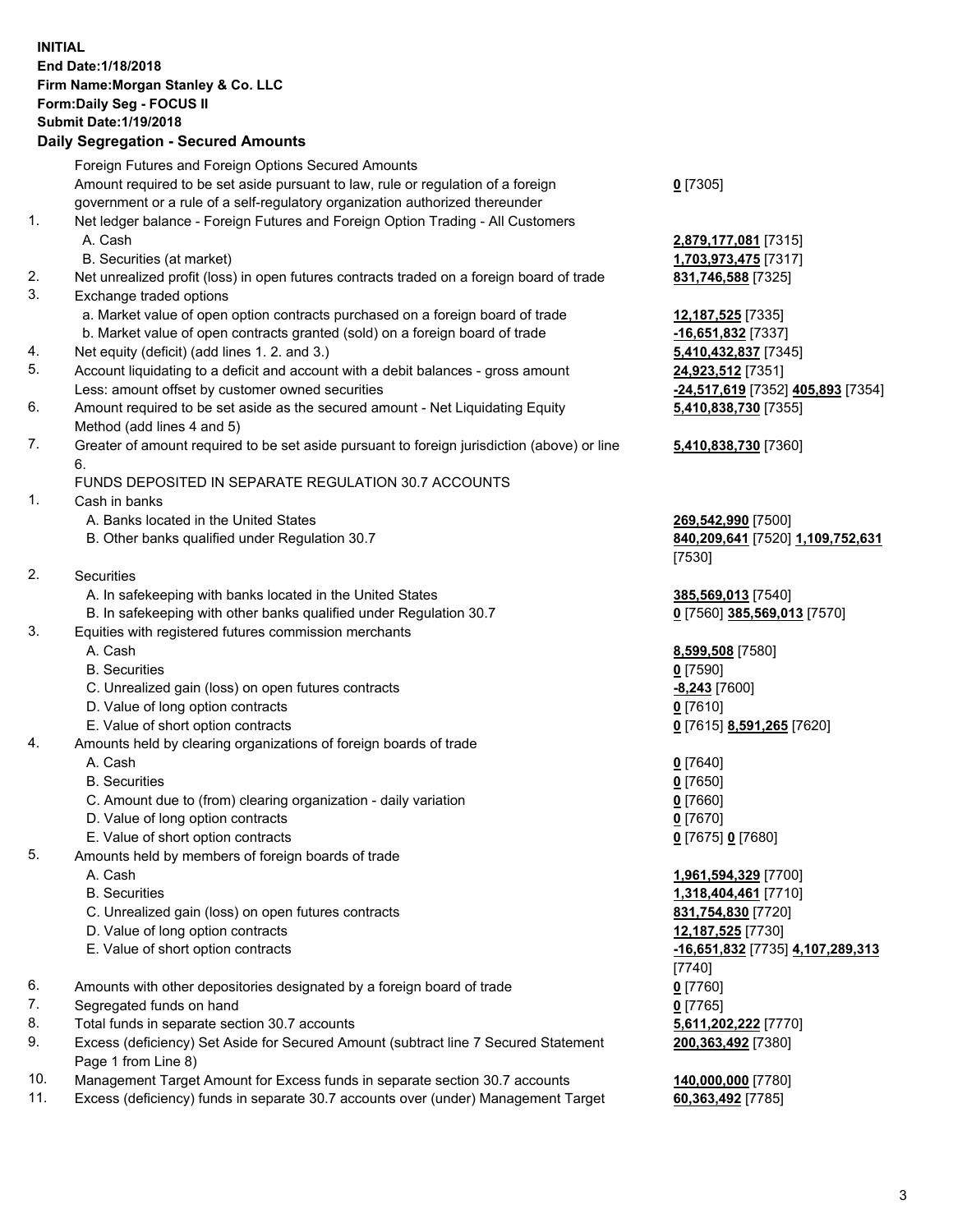**INITIAL End Date:1/18/2018 Firm Name:Morgan Stanley & Co. LLC Form:Daily Seg - FOCUS II Submit Date:1/19/2018 Daily Segregation - Segregation Statement** SEGREGATION REQUIREMENTS(Section 4d(2) of the CEAct) 1. Net ledger balance A. Cash **7,875,619,592** [7010] B. Securities (at market) **4,820,020,898** [7020] 2. Net unrealized profit (loss) in open futures contracts traded on a contract market **1,709,790,287** [7030] 3. Exchange traded options A. Add market value of open option contracts purchased on a contract market **350,028,820** [7032] B. Deduct market value of open option contracts granted (sold) on a contract market **-536,191,708** [7033] 4. Net equity (deficit) (add lines 1, 2 and 3) **14,219,267,889** [7040] 5. Accounts liquidating to a deficit and accounts with debit balances - gross amount **426,259,338** [7045] Less: amount offset by customer securities **-353,119,818** [7047] **73,139,520** [7050] 6. Amount required to be segregated (add lines 4 and 5) **14,292,407,409** [7060] FUNDS IN SEGREGATED ACCOUNTS 7. Deposited in segregated funds bank accounts A. Cash **4,587,545,037** [7070] B. Securities representing investments of customers' funds (at market) **0** [7080] C. Securities held for particular customers or option customers in lieu of cash (at market) **944,045,037** [7090] 8. Margins on deposit with derivatives clearing organizations of contract markets A. Cash **5,447,728,103** [7100] B. Securities representing investments of customers' funds (at market) **0** [7110] C. Securities held for particular customers or option customers in lieu of cash (at market) **3,875,975,861** [7120] 9. Net settlement from (to) derivatives clearing organizations of contract markets **-46,891,007** [7130] 10. Exchange traded options A. Value of open long option contracts **350,028,820** [7132] B. Value of open short option contracts **-536,191,708** [7133] 11. Net equities with other FCMs A. Net liquidating equity **4,330,693** [7140] B. Securities representing investments of customers' funds (at market) **0** [7160] C. Securities held for particular customers or option customers in lieu of cash (at market) **0** [7170] 12. Segregated funds on hand **0** [7150] 13. Total amount in segregation (add lines 7 through 12) **14,626,570,836** [7180] 14. Excess (deficiency) funds in segregation (subtract line 6 from line 13) **334,163,427** [7190]

- 15. Management Target Amount for Excess funds in segregation **285,000,000** [7194]
- 16. Excess (deficiency) funds in segregation over (under) Management Target Amount Excess

**49,163,427** [7198]